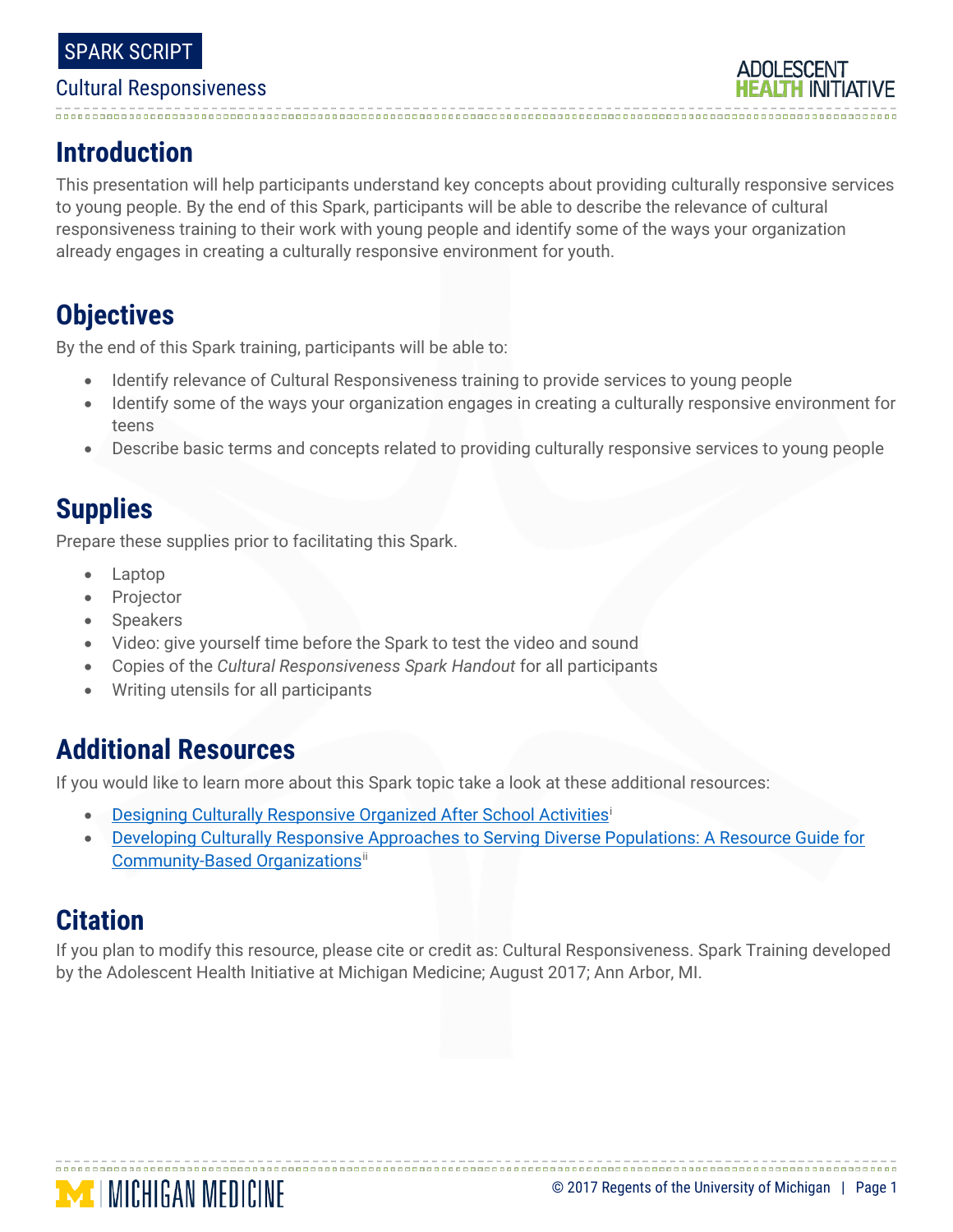



## **Intro/Hook** (10 minutes)

### $\Box$  1 – TITLE SLIDE

Today we are going to do a 15-minute mini-training, also called a Spark. For this Spark, we'll be focusing on key concepts about providing culturally responsive services to youth. When we talk about meeting the needs of young people through being sensitive to cultural difference, it's helpful for us to define what we mean by the word "culture."

### $\Box$  2 – CULTURE IS...

**For** "Culture is the learned and shared knowledge that specific groups use to generate their behavior and interpret their experience of the world."[iii](#page-4-2)

It includes things like attitudes, language, tone of voice, body language, concept of time, eye contact, religion, sexual orientation, family roles, education, income, tradition, and age.

When we recognize how young people might have specific needs based on their cultural identities, we can work towards being culturally responsive. Here's how we define culturally responsive or culturally appropriate services.

### 3 – CULTURALLY APPROPRIATE SERVICES ARE…

Culturally appropriate services are "**respectful of and responsive to** cultural and linguistic needs" of the young people we work with. For instance, if a teen's religion or culture dictates that it is rude to look people in the eye while talking to them, and you know or suspect this, AND the teen is talking to you while looking down, you might initially feel that this behavior is rude, but to them, it's polite. You might choose to mirror their behavior and not make direct eye contact, or you might not. But bottom line, it's important to extend the same quality of "customer service" that you would to anyone else, and try not to be insulted if their values are different from yours.

### 4 – APPLYING TO TEENS

**MENGAN MEDICINE** 

So how does this apply to our work with teens? **Making sure we are culturally responsive is especially important when we work with young people, because they may already be treated as "less than" by adults.** We can look at the age group of adolescence as one more part of culture to consider when we're trying to be culturally responsive.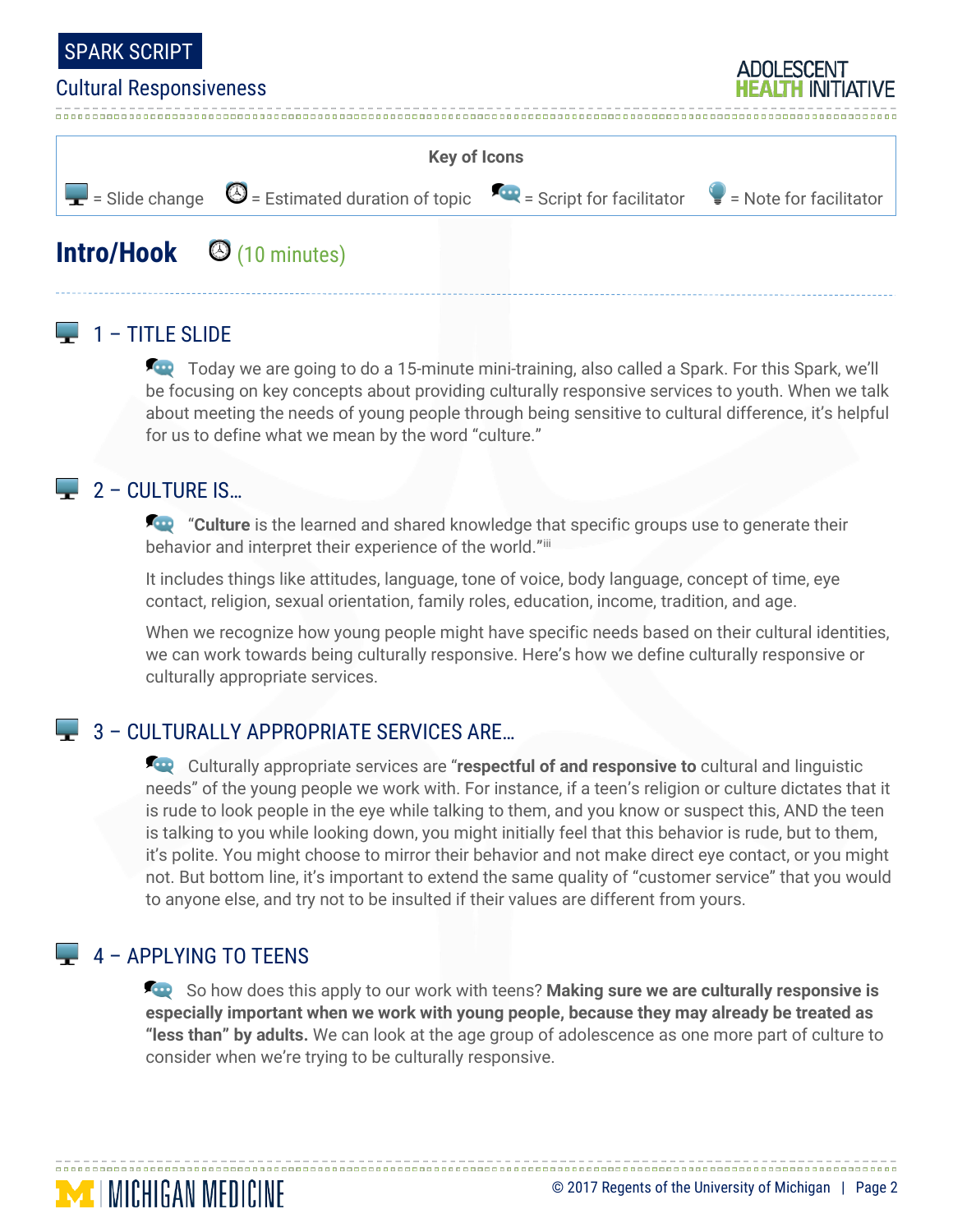# 

### 5 – INTERSECTION

When we combine adolescence with other identities that experience discrimination, the intersection can be even more complicated. This Spark will focus on adolescents as a cultural identity, and it's helpful to keep in mind ways that bias can apply to all cultural identities.

### $\Box$  6 – VIDEO EXAMPLES

Now we'll watch a video clip that show two scenarios of adult service providers interacting with teens. In some cases, we will see culturally responsive interactions, and in other cases, we will see interactions that are not responsive or respectful. While these videos take place in a health care setting, the examples of culturally responsive interactions can apply to any youth serving organization. Keep an eye out for two aspects of culture that might be easy to miss: sexual orientation and religion. The teen male patient refers to his imam, and for those who may not know, an imam is an Islamic religious leader.

- The YouTube link is: [https://youtu.be/cytETc6FTJ0.](https://youtu.be/cytETc6FTJ0) Select CC on bottom right of the video for Closed Captions (subtitles).
- Pass out the Cultural Responsiveness Spark handout. If you choose not to use the worksheet, ask participants to make mental notes about video observations.

While watching the video, use the worksheet to jot down your thoughts. The left column is for examples of culturally responsive interactions – write examples of positive, culturally responsive behaviors you notice. The right column is for examples that are not culturally responsive, or that could be improved to be more sensitive.

### **Key Concepts** (4 minutes)

### $\Box$  7 – VIDEO OBSERVATIONS

**MICHIGAN MEDICINE** 

Let's discuss scenario #1 with Mariana, who was the patient, the receptionist, and Dr. Simon. It's pretty clear that the receptionist was rude, and being polite is basic common courtesy. But let's look beyond that. What ways could the receptionist have improved her interaction with Mariana, especially as it relates to cultural responsiveness?

**Have people share responses.** 

**Possible responses:** apologizing for mispronouncing name, not announcing that patient is late, changing tone of voice, review clinic policies (e.g., policy about late arrivals) with patient if needed.

Also, Dr. Simon was short and dismissive with Mariana. What could he have done to be more culturally responsive with Mariana?

Have people share responses.

**Possible responses:** establish rapport with patient, better eye contact, not check his phone, asked the patient about sexual orientation/sexual activity (Mariana implied that she did not need condoms but was sexually active – this might mean she is in a relationship with a woman).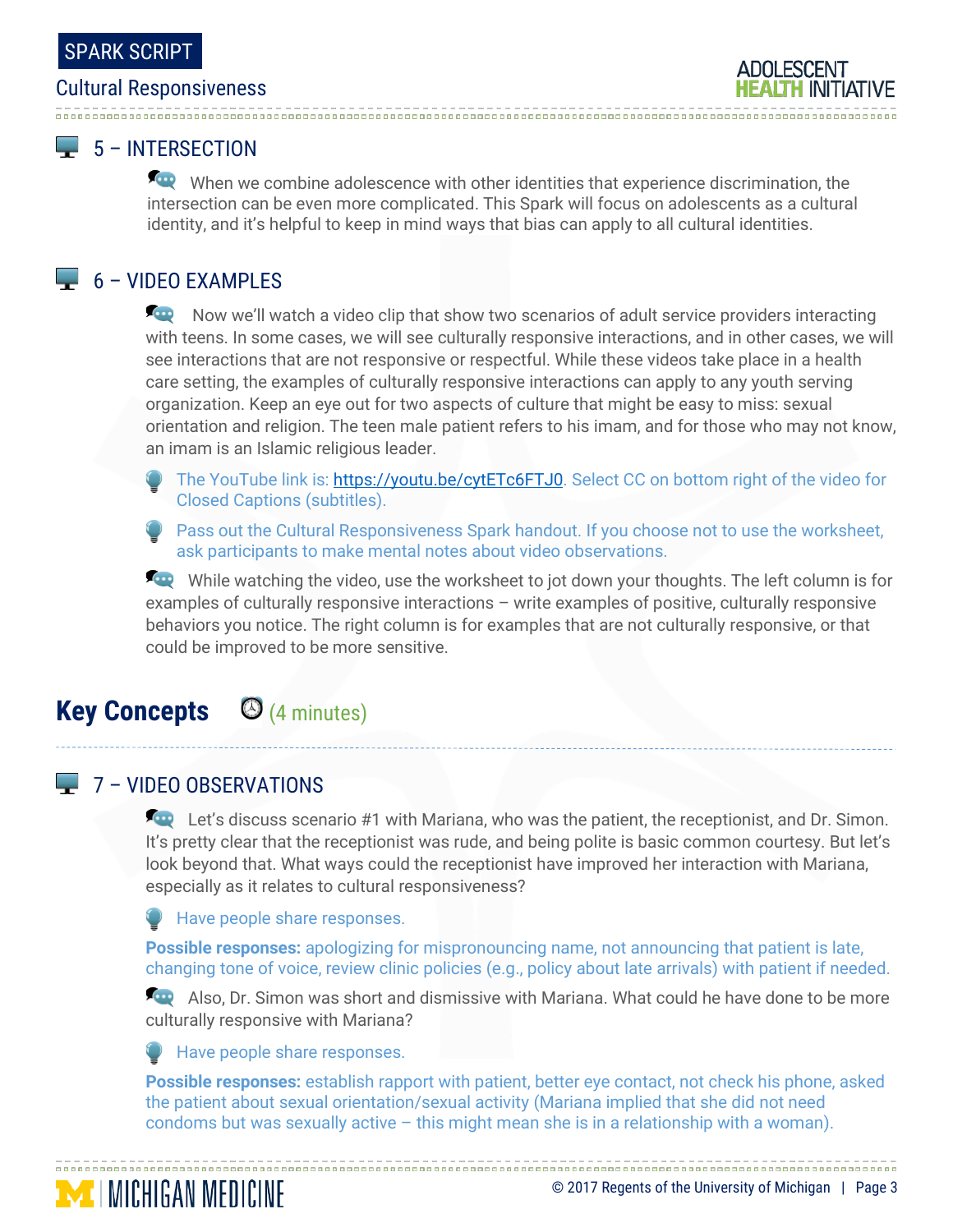

Now let's discuss scenario #2 with Sharif, who was the patient, and Dr. Bell. In what ways did Dr. Bell model culturally responsive care with Sharif?

**Have people share responses.** 

**Possible responses:** assured him of confidentiality/privacy, established relationship with patient, commended patient for seeking care, acknowledged family and religious beliefs when Sharif said it was important to his parents and imam (an Islamic religious leader) for him not to have sex.

What other observations did you have about how Dr. Bell cared for Sharif?

It's fine if no one has other points to  $add - the$  video is supposed to model culturally responsive care.

**It can be a lot easier to notice when someone is NOT culturally responsive than when** someone is culturally responsive. The videos outline some of the ways to be culturally responsive when providing services to young people, but thinking about the "platinum rule" can come in handy here, because it can be applied to any situation.

## **Application** (1 minute)

**MINICHIGAN MEDICINE** 

### **8 - THE GOLDEN RULE VS THE PLATINUM RULE**

We know the Golden Rule, which says that we should treat others as we would want to be treated. The Platinum Rule goes one step further, and it includes cultural responsiveness when it says, "Treat others as they want to be treated." You may want to be treated a certain way, but that doesn't mean that all others want to be treated that same way – especially when we think of the wide range of cultural values, and the values of the young people we work with. If a young person does not feel comfortable shaking hands, or wants to call you "Mr." or "Mrs." instead of your first name, being culturally responsive means we do our best to accommodate their value. If a teen is wearing headphones that are playing loud music you find offensive, it can be challenging to maintain politeness. However, listening to loud music may be a cultural norm for adolescents. In the context of providing culturally responsive services, this means that we need to be respectful of and responsive to the cultural needs of the young people we serve.

### 9 – CULTURALLY RESPONSIVE INTERACTIONS

This is much easier to understand when we think about concrete examples. For instance, culturally responsive interactions happen when service providers:

- are sensitive to teen/family religious beliefs
- take extra time to help young people complete paperwork if needed
- use teen's terms when appropriate (speak their language)
- make an effort to ensure correct pronunciation of young people's names